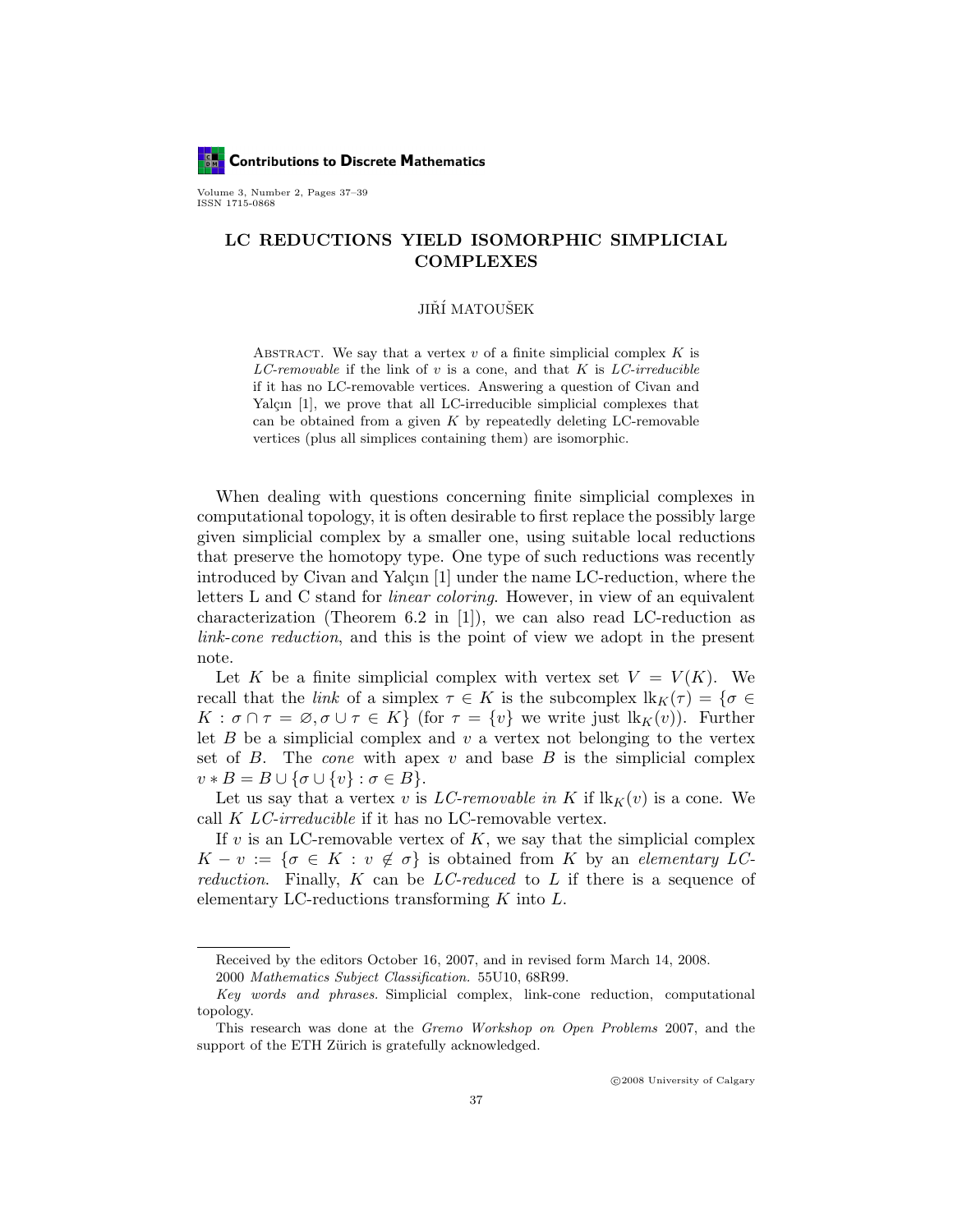## $\,$  JIŘÍ $\,$ MATOUŠEK  $\,$

We recall that two simplicial complexes  $K$  and  $K'$  are *isomorphic*, in symbols  $K \cong K'$ , if there is a bijection  $\varphi: V(K) \to V(K')$  such that both  $\varphi$ and  $\varphi^{-1}$  are simplicial maps, i.e.,  $\varphi(\sigma) \in K'$  for every  $\sigma \in K$  and  $\varphi^{-1}(\sigma') \in$ K for every  $\sigma' \in K'.$ 

Here is our main result, answering a question posed in [1].

**Theorem 1.1.** Let K be a finite simplicial complex, and let  $K_1$  and  $K_2$  be  $LC$ -irreducible simplicial complexes such that  $K$  can be  $LC$ -reduced to both  $K_1$  and  $K_2$ . Then  $K_1$  and  $K_2$  are isomorphic.

This theorem allows us to define the  $LC\text{-}core$  of a given simplicial complex in an obvious way. Computing the LC-core may be a relatively fast way of reducing the number of simplices of a simplicial complex while preserving the homotopy type, and so it may be a useful preprocessing step in algorithms for computing topological invariants of simplicial complexes. Properties of LCcores, fast algorithms for computing them, and perhaps also other notions of reductions are possible subjects for further research.

We begin the proof of Theorem 1.1 by stating the key lemma (a "diamond" lemma):

**Lemma 1.2.** Let  $v_1, v_2$  be LC-removable vertices in a simplicial complex K. Then there are simplicial complexes  $K'_1$  and  $K'_2$  such that  $K - v_1$  can be LC-reduced to  $K'_1$ ,  $K - v_2$  can be LC-reduced to  $K'_2$ , and  $K'_1 \cong K'_2$ .

*Proof of Theorem 1.1 assuming the lemma.* Let us call  $K$  bad if it can be reduced to two nonisomorphic LC-irreducible simplicial complexes, and good otherwise. Assuming for contradiction that a bad simplicial complex exist, let us fix one with the smallest possible number of vertices and call it K.

Let  $K_1 \not\cong K_2$  be LC-irreducible complexes such that K can be LC-reduced to both of them, let  $v_1$  be the first removed vertex in an LC-reduction of  $K$ to  $K_1$ , and similarly for  $v_2$ . We have  $v_1 \neq v_2$ , for otherwise,  $K - v_1$  would be a smaller bad complex.

By the lemma,  $K - v_1$  and  $K - v_2$  can be LC-reduced to isomorphic complexes  $K'_1$  and  $K'_2$ . Let us further LC-reduce  $K'_1$  to an LC-irreducible  $K_1''$  and  $K_2'$  to an LC-irreducible  $K_2''$  so that  $K_1'' \cong K_2''$ . In more detail, we consider a sequence  $S_1$  of elementary LC-reductions that LC-reduces  $K_1'$ to an LC-irreducible  $K_1''$ . Letting  $\varphi: V(K_1') \to V(K_2')$  be an isomorphism of  $K_1'$  and  $K_2'$ , we construct a sequence  $S_2$  of elemantary LC-reductions of  $K_2^{\overline{I}}$ , such that when a vertex v is LC-removed in  $S_1$ , the corresponding vertex  $\varphi(v)$  is LC-removed in  $S_2$ . Then  $S_2$  obviously transforms  $K_2'$  into an LC-irreducible complex, which we call  $K_2''$ .

Now  $K - v_1$  is good and it can be LC-reduced to both  $K_1$  and  $K_1''$ , which are both LC-irreducible, so they are isomorphic. Similarly  $K_2 \cong K_2''$ , and therefore,  $K_1 \cong K_2$ —a contradiction.

*Proof of Lemma 1.2.* If  $v_1$  is LC-removable in  $K-v_2$  and  $v_2$  is LC-removable in  $K - v_1$ , then we can set  $K'_1 = (K - v_1) - v_2$  and  $K'_2 = (K - v_2) - v_1$ .